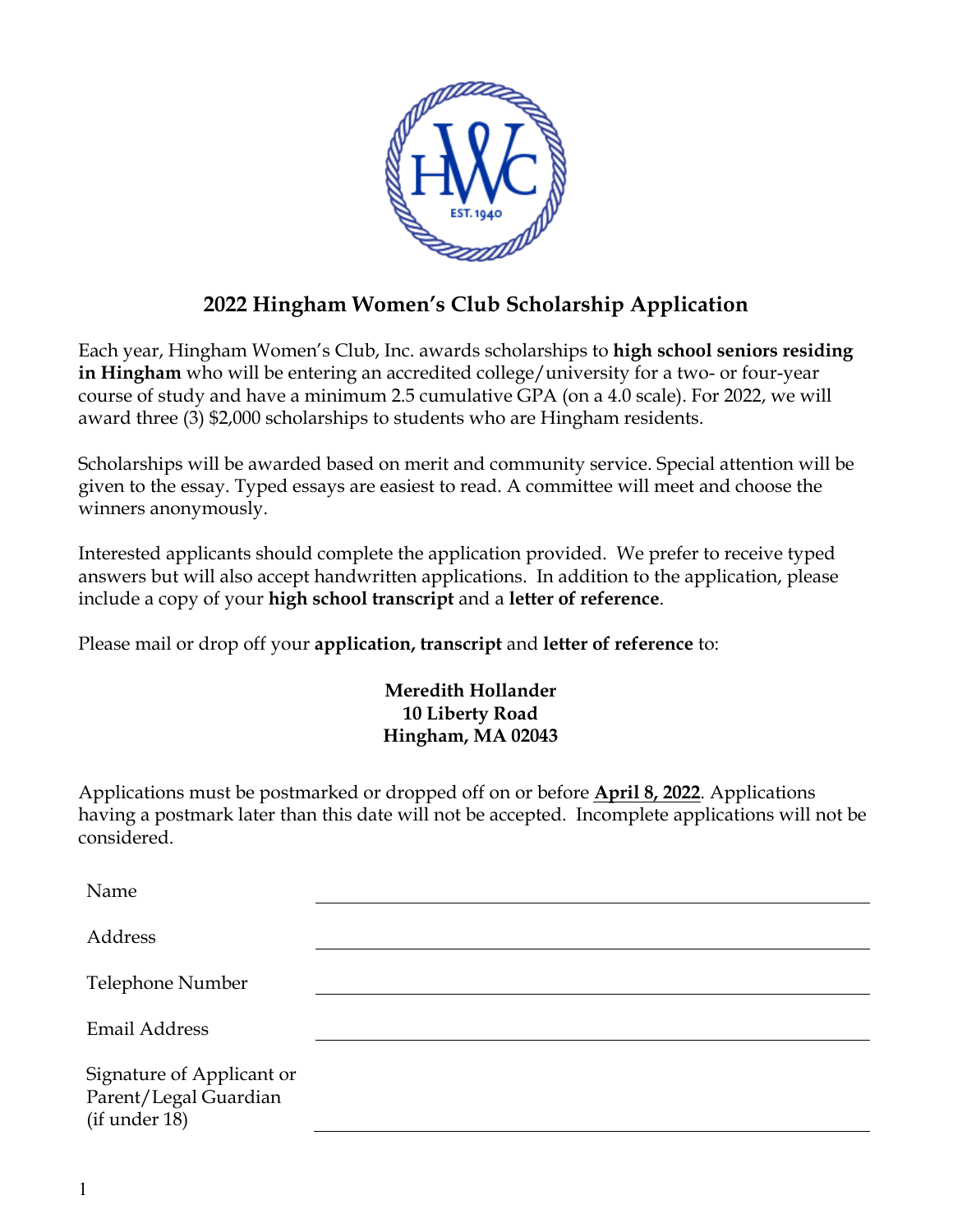If you are selected as a scholarship recipient, Hingham Women's Club **may wish to publicize the award**. We ask that you consider this request, and if your Parent/Legal Guardian agrees, please indicate your authorization for the Hingham Women's Club to publicize your receipt of scholarship. We also request you as the Student sign your acceptance if your Parent/Legal Guardian consents AND you are over 18 years of age at the time you submit this application.

## **Please see the attached Release and Authorization at the end of this Application.**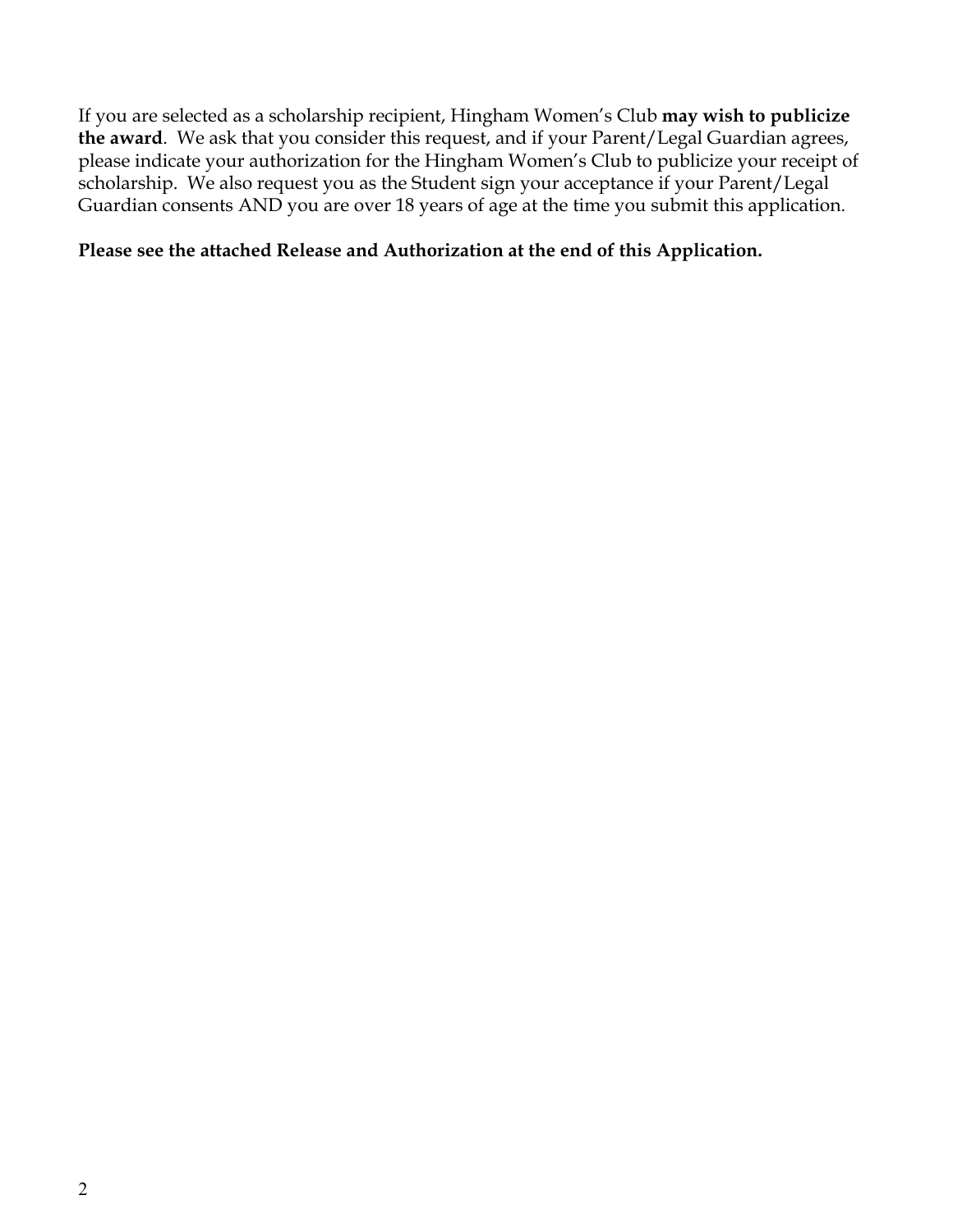# **Hingham Women's Club Scholarship Application**

Please detail your involvement in the following (include dates.)

| Scholastic<br>(honor roll, awards,                           |  |
|--------------------------------------------------------------|--|
| special recognition)                                         |  |
|                                                              |  |
|                                                              |  |
| Extracurricular<br>activities<br>(student council,           |  |
| language club, drama,<br>music, art, yearbook,<br>newspaper) |  |
|                                                              |  |
| Civic<br>(volunteer work,<br>church/temple                   |  |
| involvement, scouting)                                       |  |
| **Please specify any<br>volunteer work you                   |  |
| have performed for the<br>Hingham Women's                    |  |
| Club.                                                        |  |
|                                                              |  |
| <b>Athletics</b><br>(town, state, school                     |  |
| involvement)                                                 |  |
|                                                              |  |
|                                                              |  |
| Employment<br>(please be specific)                           |  |
|                                                              |  |
|                                                              |  |
|                                                              |  |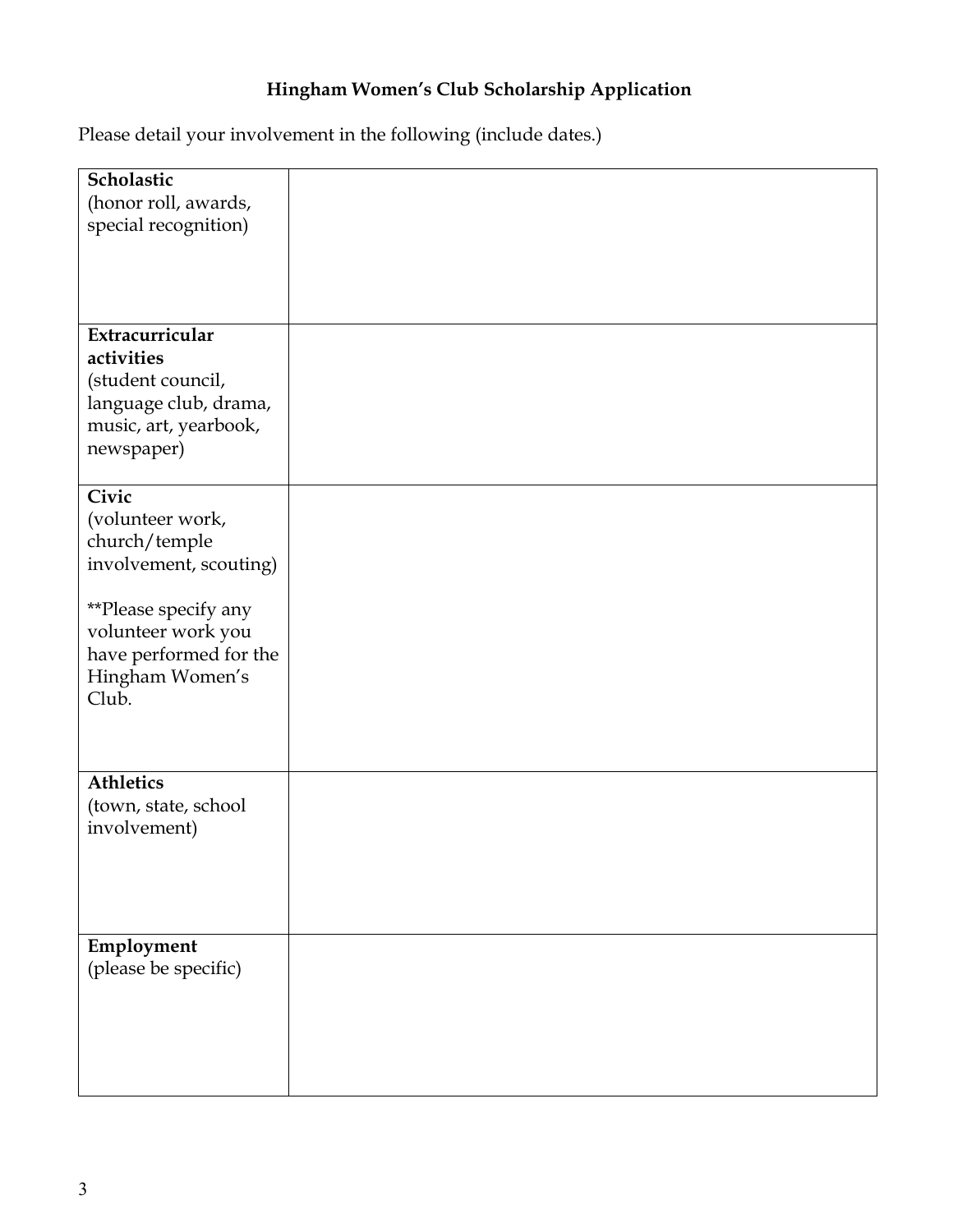What do you anticipate studying in college, and why are you interested in this course of study?

Which colleges have you applied to? Please indicate the schools for which you have received an acceptance.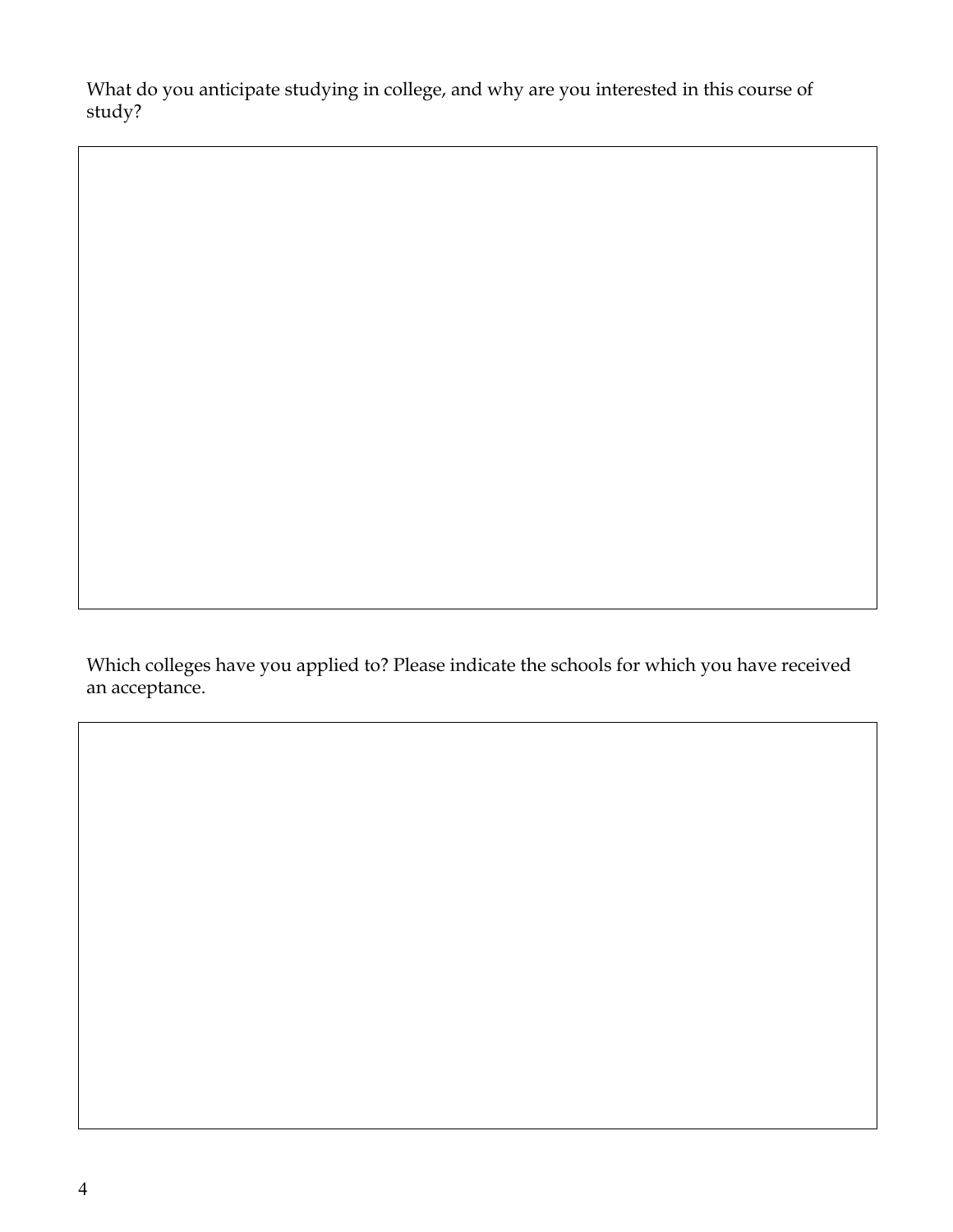### **Hingham Women's Club Scholarship Application**

#### **ESSAY**:

Special attention is given to your essay. The Hingham Women's Club is an organization of women that serves the Hingham and South Shore communities, providing charitable giving, direct community service, and social opportunities for its members. With this in mind, please write an essay about how you are making a difference in your community. If handwriting, you may use additional pages.